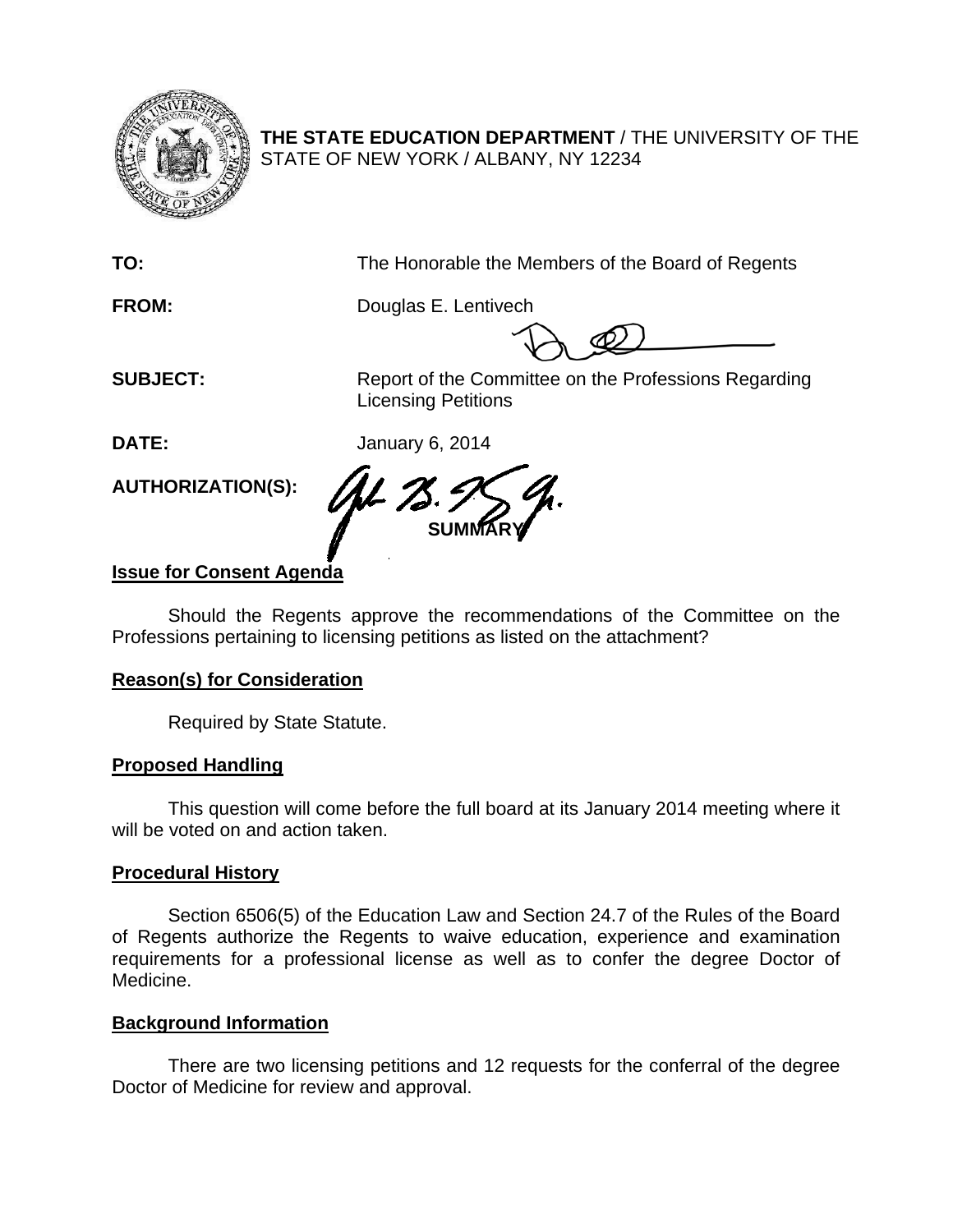# **Recommendation**

It is recommended that the Regents approve the recommendations of the Committee on the Professions regarding licensing petitions.

# **Timetable for Implementation**

Approval of the Committee on the Professions' recommendations will be effective January 14, 2014.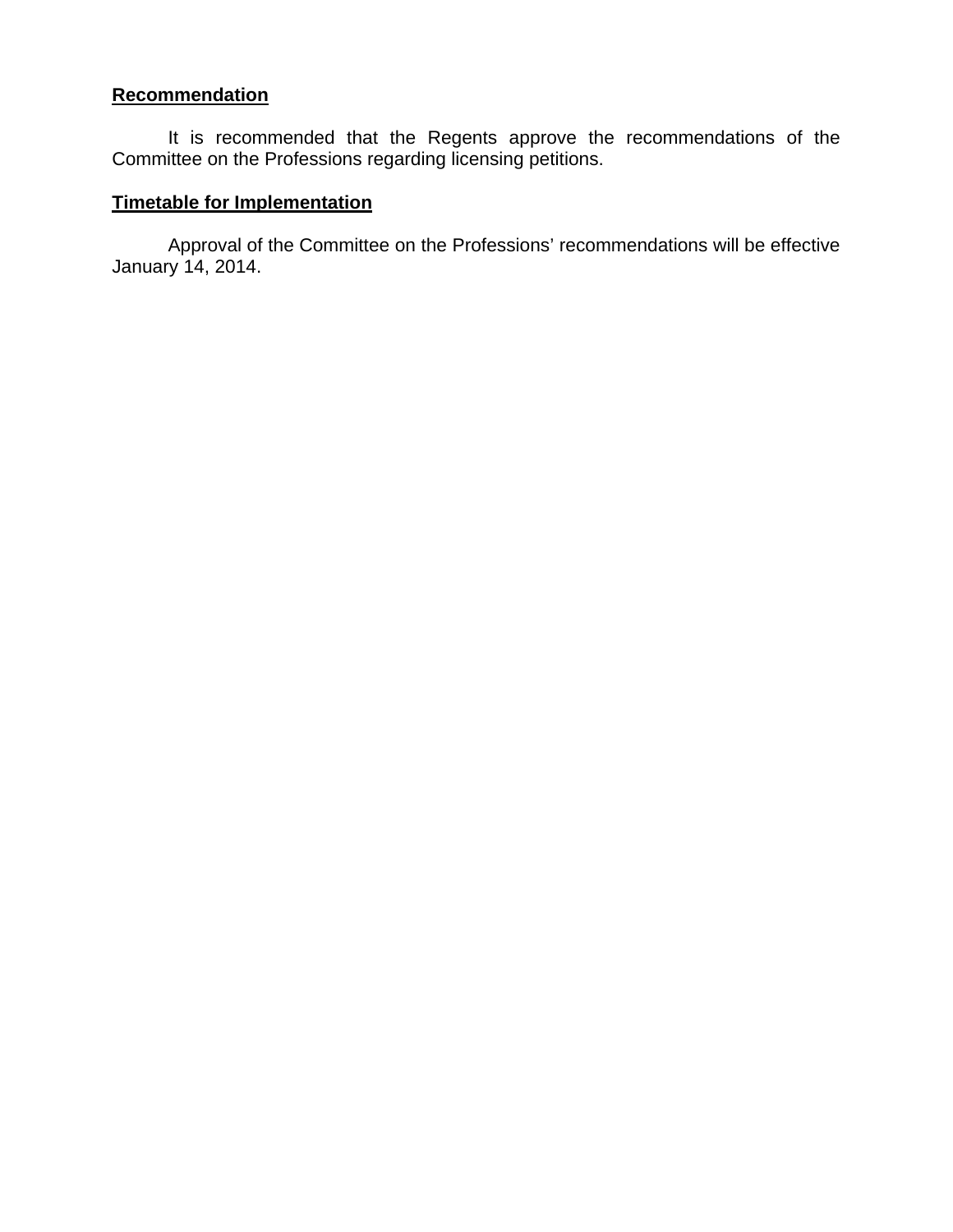# Cases Presented to Board of Regents on January 14, 2014 **SUMMARY REPORT**

| <b>EXAMINATION</b> | Experience                           | <b>Confer Degree</b> |                                                                    |
|--------------------|--------------------------------------|----------------------|--------------------------------------------------------------------|
|                    |                                      |                      |                                                                    |
|                    |                                      |                      | Three-Year                                                         |
|                    |                                      | Doctor of            | Limited                                                            |
|                    |                                      | Medicine             | License                                                            |
|                    |                                      |                      |                                                                    |
|                    |                                      |                      |                                                                    |
|                    |                                      |                      |                                                                    |
|                    |                                      |                      |                                                                    |
|                    |                                      |                      |                                                                    |
|                    |                                      |                      |                                                                    |
|                    |                                      |                      |                                                                    |
|                    |                                      |                      |                                                                    |
|                    |                                      | 14-01-60C            |                                                                    |
|                    |                                      | to                   |                                                                    |
|                    |                                      | 14-12-60C            |                                                                    |
|                    |                                      |                      |                                                                    |
|                    |                                      |                      | 226                                                                |
|                    |                                      |                      |                                                                    |
|                    |                                      |                      | 14                                                                 |
|                    | Proficiency<br>Licensing<br>14-01-07 |                      | Total for fiscal year to date:<br>Total for calendar year to date: |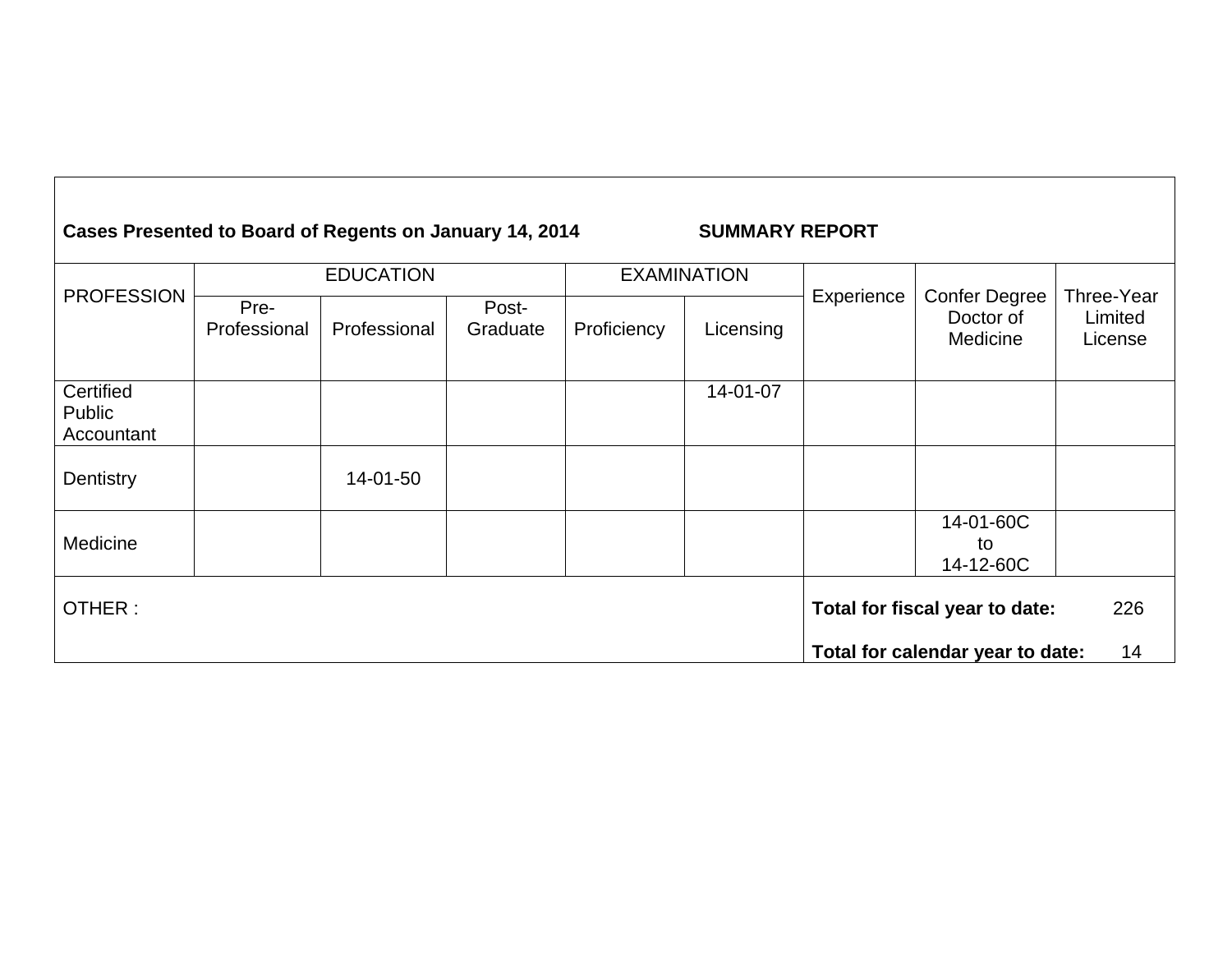### **Board of Regents: January 14, 2014**

### **CERTIFIED PUBLIC ACCOUNTANCY**

14-01-07 Ergita Mize Garfield, New Jersey 07026

(Baruch College, New York, New York, Bachelor of Business Administration in Accounting Public, May 2006)

Petition for: Acceptance of passing grades on the Uniform Certified Public Accountancy Examination.

Statement of Problem: Ergita Mize, an applicant for licensure as a CPA, recently passed the four parts of the Uniform CPA Examination. However, she exceeded the 18-month time conditioning period in which to complete the examination requirements by fourteen months.

 Ms. Mize received conditional credit for passing the Financial Accounting and Reporting (FAR) section of the Examination in November 2010. Under the 18-month conditioning requirements, she needed to pass the remaining three sections by June 30, 2012 in order to retain credit for FAR.

 Ms. Mize sat for and passed the Auditing and Attestation (AUD) section in April 2011. She sat for and failed the Regulation (REG) section twice before passing it on her third attempt in August 2012, two months after she lost conditional credit for FAR. She sat for and failed the Business Environment and Concepts (BEC) section of the exam three times before passing it in on her fourth attempt in August 2013, fourteen months after she lost conditional credit for FAR.

 Ms. Mize's ability to effectively prepare for and sit for the exam was significantly compromised during the conditioning period due to multiple, documented family medical issues related to her role as caregiver to her elderly parents. Ms. Mize did continue to sit for both the REG and BEC sections of the exam during this period, but was not able to prepare or focus effectively enough to pass within the conditioning period, due to the stress and demands of her family situation.

 Based on the documentation provided and Ms. Mize's success on all four parts of the Examination, the Executive Secretary of the State Board for Public Accountancy supports her petition to waive the 18-month requirement to pass all four parts of the Uniform CPA Examination.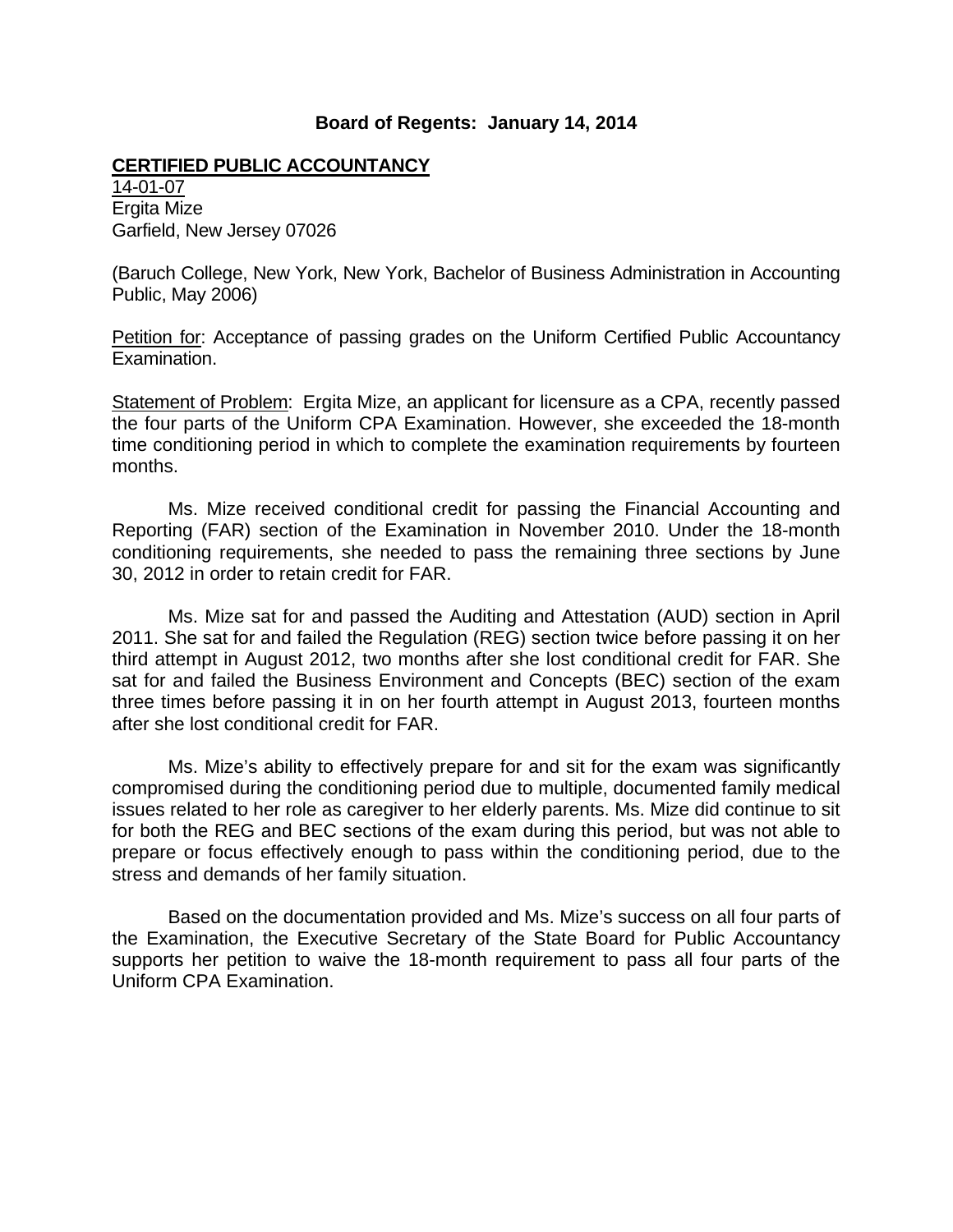| <b>APPLICABLE REQUIREMENTS:</b>                                                            | <b>QUALIFICATIONS:</b>                                                                                            |
|--------------------------------------------------------------------------------------------|-------------------------------------------------------------------------------------------------------------------|
| Section 7404 of Education Law and Part<br>70 of the Commissioner's Regulations<br>require: |                                                                                                                   |
| (1) A bachelor's or higher degree based<br>on a program in accountancy.                    | (1) Baruch College, New York, New York,<br>Bachelor of Business Administration in<br>Accounting Public, May 2006. |
| (2) Passing scores on the Uniform CPA<br>Examination.                                      | (2)(a) November 2010: Financial<br>Accounting and Reporting (passing<br>score).                                   |
|                                                                                            | (2)(b) April 2011: Auditing and Attestation<br>(passing score).                                                   |
|                                                                                            | $(2)(c)$ August 2012: Regulation (passing<br>score).                                                              |
|                                                                                            | $(2)(d)$ August 2013: Business<br><b>Environment and Concepts (passing</b><br>score).                             |
| (3) Two years of satisfactory experience.                                                  | (3)                                                                                                               |

RECOMMENDATION: The Committee on the Professions, in concurrence with the Executive Secretary of the State Board for Public Accountancy, recommends that the applicant's petition for acceptance of passing grades on the Uniform CPA Examination be accepted.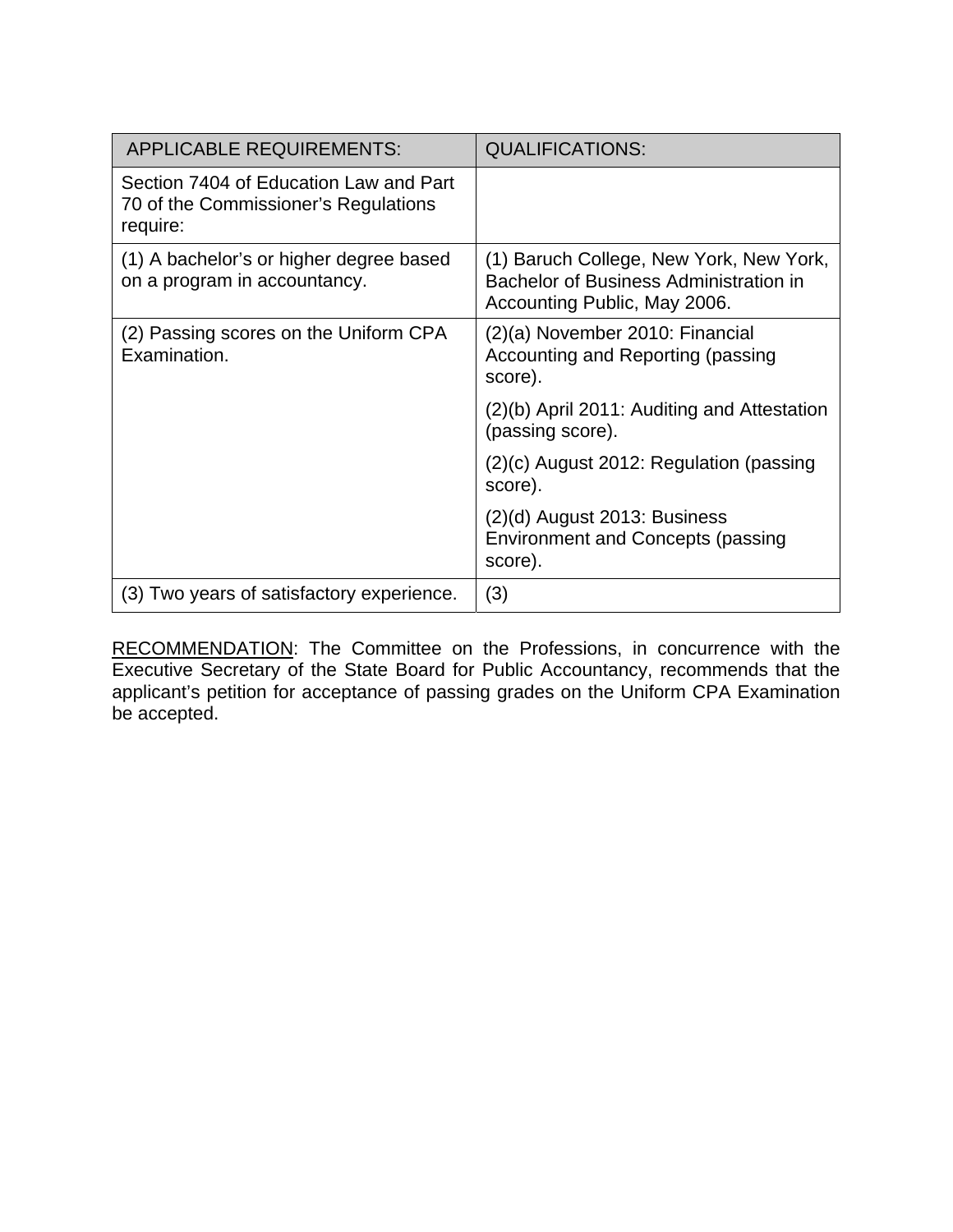### **Board of Regents: January 14, 2014**

### **DENTISTRY**

14-01-50 Joan Pino de las Casas Rochester, New York

(Universidad de San Martin de Porres, Facultad de Odontologia, Lima, Peru, Dental Surgeon, June 1999)

Petition for: Acceptance of education.

Statement of Problem: Regulations of the Commissioner require an applicant for licensure in dentistry to complete an acceptable pre-professional education program of at least two years in length (including courses in general chemistry, organic chemistry, biology or zoology, and physics) and an acceptable professional dental education program of at least four years in length, for a total of six years of pre-professional and professional education.

 Dr. Pino de las Casas completed a five-year combined pre-professional and professional dental education program at Universidad de San Martin de Porres, Facultad de Odontologia, in Lima, Peru. Therefore, he lacks one year of education which is in the pre-professional area.

However, Dr. Pino de las Casas has also completed a one-year Diploma in Orthodontics and Maxillary Orthopedics in December 2012 at Asociacion Peruana de Ortodoncia Comtemporanea, Escuela de Post-grado, in Lima, Peru, which is recognized by the Colegio Odontologico del Peru. The State Board for Dentistry recommends that these studies be considered to fulfill the remaining one year of required pre-professional education.

 Additionally, an applicant must complete the required two academic years of study in an accredited dental school program culminating in certification that the applicant has achieved the level of knowledge and clinical proficiency expected of a graduate of that school. Such study is required for applicants completing a program of dental education in an unregistered or unaccredited dental school.

Dr. Pino de las Casas completed a total of three distinct years of study, from July 2008 through June 2011, at the University of Connecticut, School of Dental Medicine, in Farmington, Connecticut, including one year of PGY-1 level Advanced Education in General Dentistry (AEGD), an additional, optional year of PGY-2 level AEGD, and a oneyear General Dentistry fellowship. The Senior Associate Dean for Education and Patient Care at the University of Connecticut, School of Dental Medicine, Dr. Steven Lepowsky, has submitted a letter certifying that Dr. Pino de las Casas has "exceeded the levels of clinical and didactic competence and proficiency that is expected of any graduate."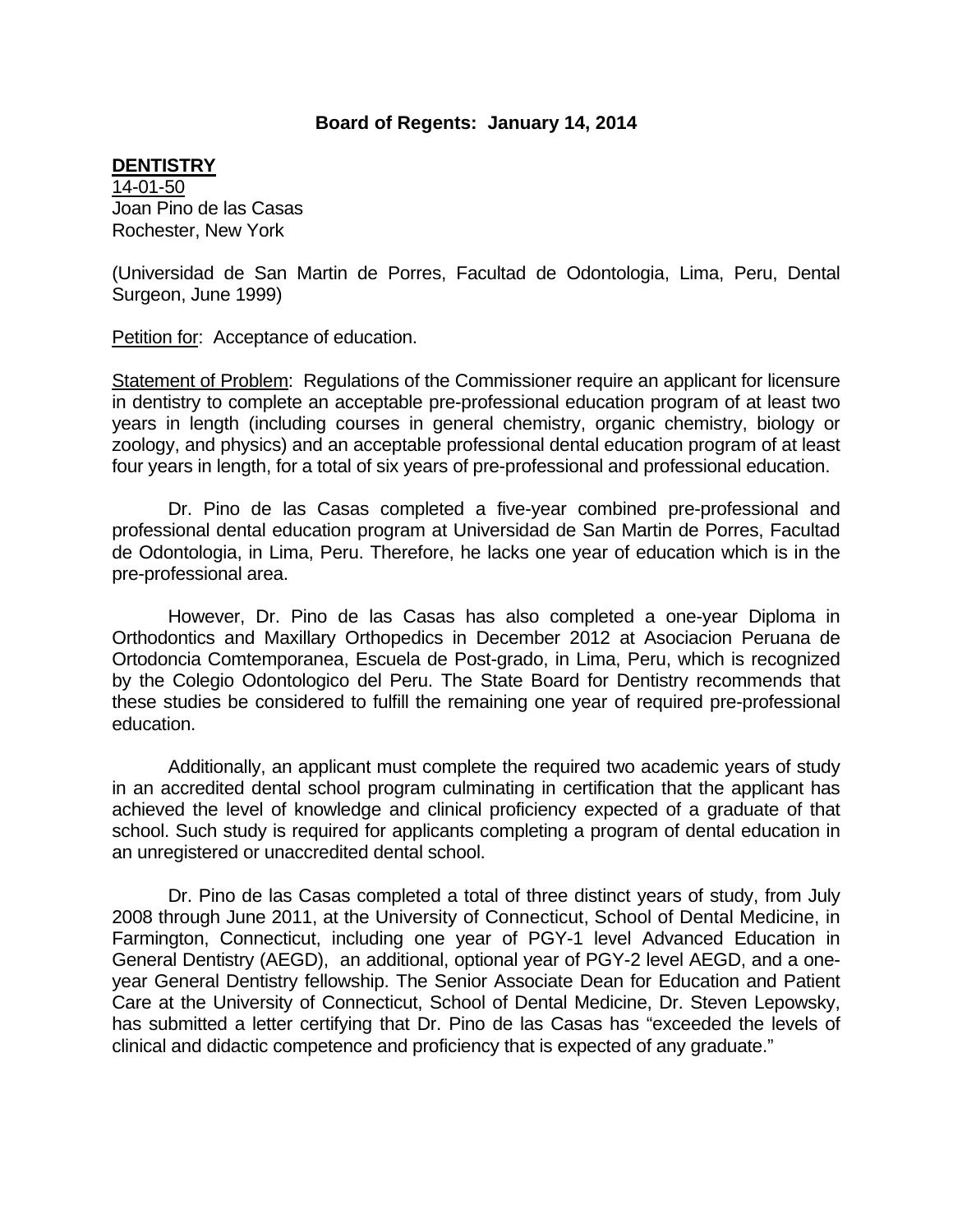Based on the information provided, the Executive Secretary of the State Board for Dentistry recommends that Dr. Pino de las Casas' PGY-1 AEGD be considered to fulfill the clinically-based dental residency program of at least one year's duration, and the combination of his PGY-2 AEGD and one-year General Dentistry fellowship be considered as the substantial equivalent of the two-year program required in Regulation.

| <b>APPLICABLE REQUIREMENTS:</b>                                                                                                                                                                                                           | <b>QUALIFICATIONS:</b>                                                                                                                                                                                                                |
|-------------------------------------------------------------------------------------------------------------------------------------------------------------------------------------------------------------------------------------------|---------------------------------------------------------------------------------------------------------------------------------------------------------------------------------------------------------------------------------------|
| Section 61 of the Regulations of the<br><b>Commissioner of Education requires:</b>                                                                                                                                                        |                                                                                                                                                                                                                                       |
| (1) Not less than 60 semester hours of<br>pre-professional education including<br>courses in general chemistry, organic<br>chemistry, biology or zoology, and<br>physics.                                                                 | $(1)$ See qualification #2.                                                                                                                                                                                                           |
| (2) Four academic years of dental<br>education culminating in a degree in an<br>acceptable dental school.                                                                                                                                 | $(2)(a)$ Five years of acceptable pre-<br>professional and professional dental<br>education culminating in the title of<br>Dental Surgeon, Universidad de San<br>Martin de Porres, Facultad de<br>Odontologia, Lima, Peru, June 1999. |
|                                                                                                                                                                                                                                           | (2)(b) One-year Diploma in Orthodontics<br>and Maxillary Orthopedics, Asociacion<br>Peruana de Ortodoncia Comtemporanea,<br>Escuela de Post-grado, Lima, Peru,<br>December 2012.                                                      |
| (3) Two academic years of study in an<br>accredited dental school program<br>culminating in certification that the<br>applicant has achieved the level of<br>knowledge and clinical proficiency<br>expected of a graduate of that school. | (3)(a) One-year PGY-2 level AEGD,<br>University of Connecticut, School of<br>Dental Medicine, Farmington,<br>Connecticut, July 2009 through June<br>2010.                                                                             |
|                                                                                                                                                                                                                                           | (3)(b) One-year General Dentistry<br>Fellowship, University of Connecticut,<br>School of Dental Medicine, Farmington,<br>Connecticut, July 2010 through June<br>2011.                                                                 |
| (4) Satisfactory scores on Parts I and II of<br>the National Dental Board Examinations.                                                                                                                                                   | (4) Satisfactory scores on Parts I and II<br>of the National Dental Board<br>Examinations.                                                                                                                                            |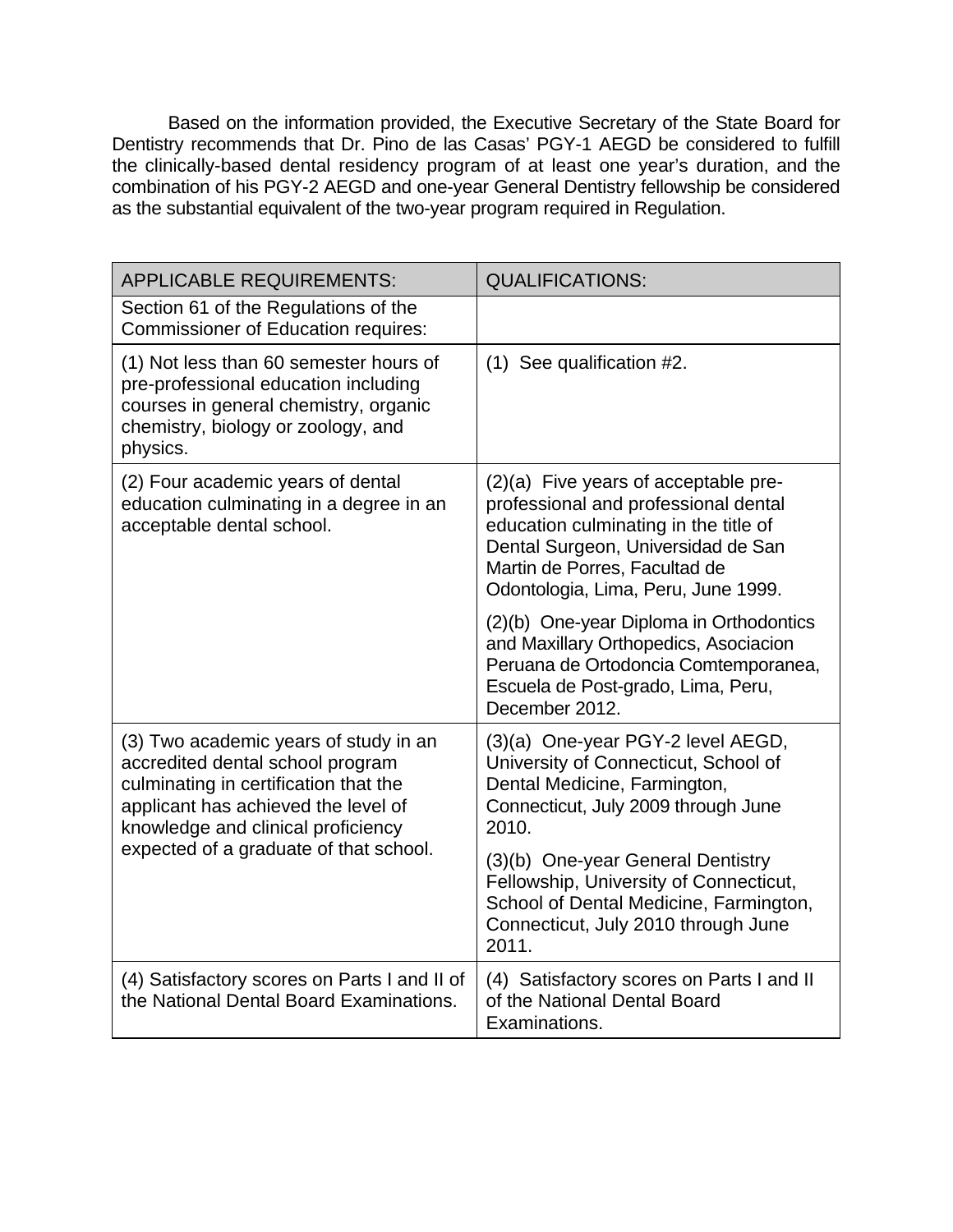| (5) Acceptable clinically-based dental<br>residency program of at least one year's<br>duration.                 | (5) One-year PGY-1 level AEGD,<br>University of Connecticut, School of<br>Dental Medicine, Farmington,<br>Connecticut, July 2008 through June<br>2009. |
|-----------------------------------------------------------------------------------------------------------------|--------------------------------------------------------------------------------------------------------------------------------------------------------|
| (6) United States citizen or alien lawfully<br>admitted for permanent residence in the<br><b>United States.</b> | (6)                                                                                                                                                    |
| (7) Evidence of the required course in the<br>identification and reporting of child abuse<br>and maltreatment.  | (7)                                                                                                                                                    |

RECOMMENDATION: The Committee on the Professions, in concurrence with the Executive Secretary of the State Board for Dentistry, recommends that the applicant's preprofessional and professional education requirements be considered fulfilled.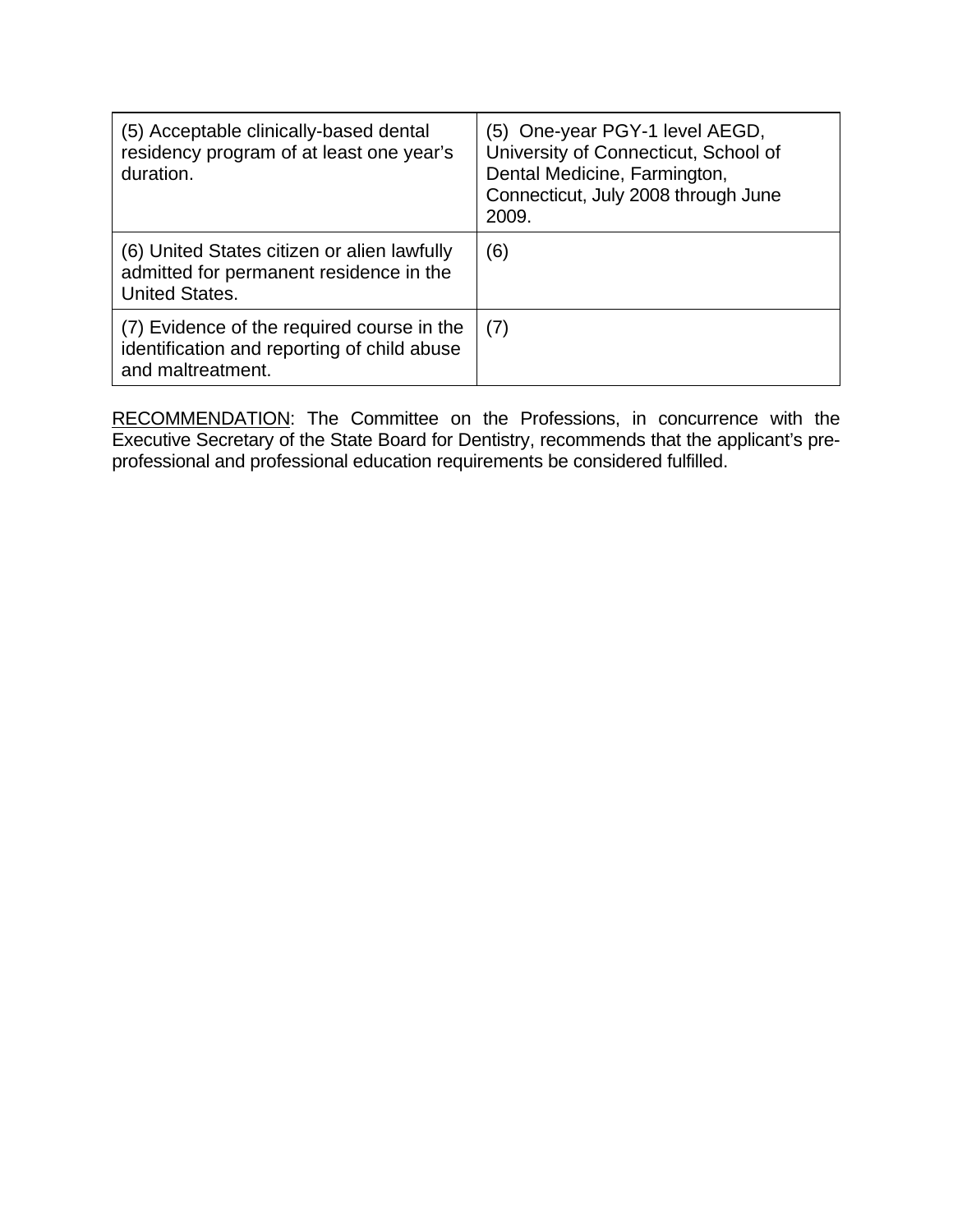### **Board of Regents: January 14, 2014**

### **MEDICINE**

Petition for: Conferral of the degree Doctor of Medicine (M.D.) pursuant to Section 6529 of the Education Law.

Summary Statement: The petitioners listed below are all graduates of foreign medical schools who have been licensed in New York.

 The applicable requirements of Section 3.57 of the Rules of the Board of Regents require completion of a medical education program in a foreign medical school satisfactory to the Department which does not grant the degree Doctor of Medicine (M.D.), and in which the philosophy and curriculum were equivalent, as determined by the Department in accordance with the policy of the Board of Regents, to those in programs leading to the degree Doctor of Medicine (M.D.) at medical schools in the United States satisfactory to, or registered by, the Board of Regents and the Department. Secondly, petitioners must have licensure to practice medicine in New York State in accordance with provisions of Section 6524 or 6528 of the Education Law or their equivalent as determined by the Board of Regents pursuant to their authority under Section 6506 of the Education Law.

| <b>NAME OF PETITIONER</b>  | <b>QUALIFICATIONS</b>                     |
|----------------------------|-------------------------------------------|
| 14-01-60C                  | (1) University of Lagos, Lagos, Nigeria,  |
| Olumayowa Abe              | Bachelor of Medicine, Bachelor of         |
| New York, NY 10024         | Surgery, 8/28/95.                         |
|                            | (2) License #252540, issued on 3/30/09.   |
| 14-02-60C                  | (1) Kasturba Medical School, Mangalore,   |
| Lakshmi Babu               | India, Bachelor of Medicine, Bachelor of  |
| Mount Laurel, NJ 08054     | Surgery, 7/1/97.                          |
|                            | (2) License #238385, issued on 11/29/05.  |
| 14-03-60C                  | (1) University of Chile, Santiago, Chile, |
| <b>Gladys Cardenas</b>     | Physician & Surgeon, 3/29/85.             |
| Wappingers Falls, NY 12590 | (2) License #189011, issued on 5/28/92.   |
| 14-04-60C                  | (1) Baroda Medical College, Vadodara,     |
| <b>Kartik Gohil</b>        | India, Bachelor of Medicine, Bachelor of  |
| Stony Brook, NY 11794      | Surgery, 10/17/06.                        |
|                            | (2) License #270952 issued on 6/25/13.    |
| 14-05-60C                  | (1) Osmania Medical College, Hyderabad,   |
| Sumathi Kotikela           | India, Bachelor of Medicine, Bachelor of  |
| Middletown, NY 10941       | Surgery, 7/25/95.                         |
|                            | (2) License #272654, issued on 10/11/13.  |
| 14-06-60C                  | (1) Seth G S Medical College, Mumbai,     |
| <b>Ginny Mantello</b>      | India, Bachelor of Medicine, Bachelor of  |
| Staten Island, NY 10309    | Surgery, 12/22/89.                        |
|                            | License #206973, issued on 6/18/97.       |